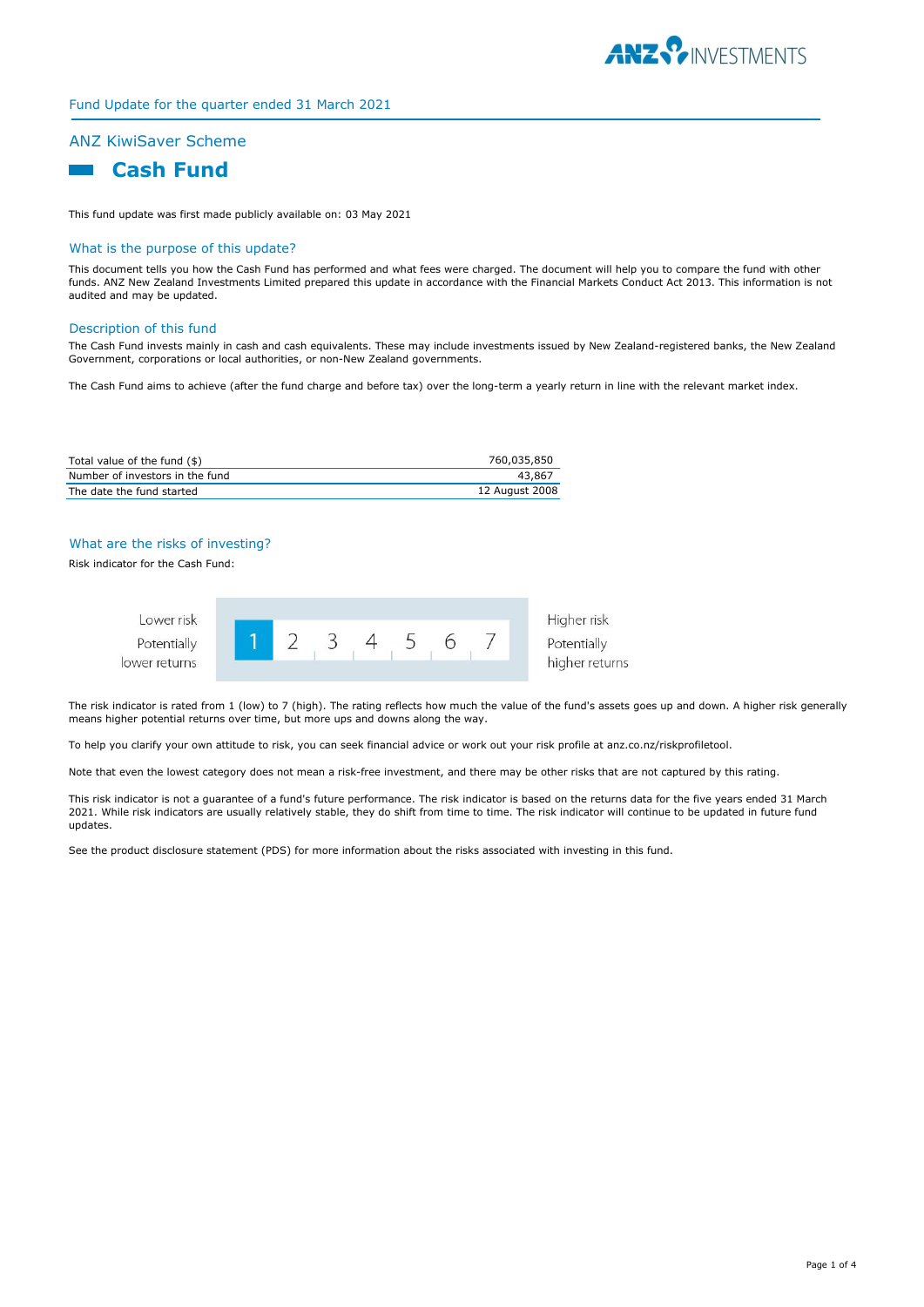### How has the fund performed?

|                                               | Average over past<br>five years | Past year |
|-----------------------------------------------|---------------------------------|-----------|
| Annual return                                 |                                 |           |
| (after deductions for charges and tax)        | 1.37%                           | 0.62%     |
| Annual return                                 |                                 |           |
| (after deductions for charges but before tax) | 1.91%                           | 0.86%     |
| Market index annual return                    |                                 |           |
| (reflects no deduction for charges and tax)   | 1.63%                           | $0.33\%$  |

The market index annual return shows the return of the S&P/NZX Bank Bills 90 Day Index.

Additional information about the market index is available in the statement of investment policy and objectives on the offer register at www.discloseregister.companiesoffice.govt.nz.



## **Annual return graph**

This shows the return after fund charges and tax for each of the last 10 years ending 31 March. The last bar shows the average annual return for the last 10 years, up to 31 March 2021.

**Important:** This does not tell you how the fund will perform in the future.

Returns in this update are after tax at the highest prescribed investor rate (PIR) of tax for an individual New Zealand resident. Your tax may be lower.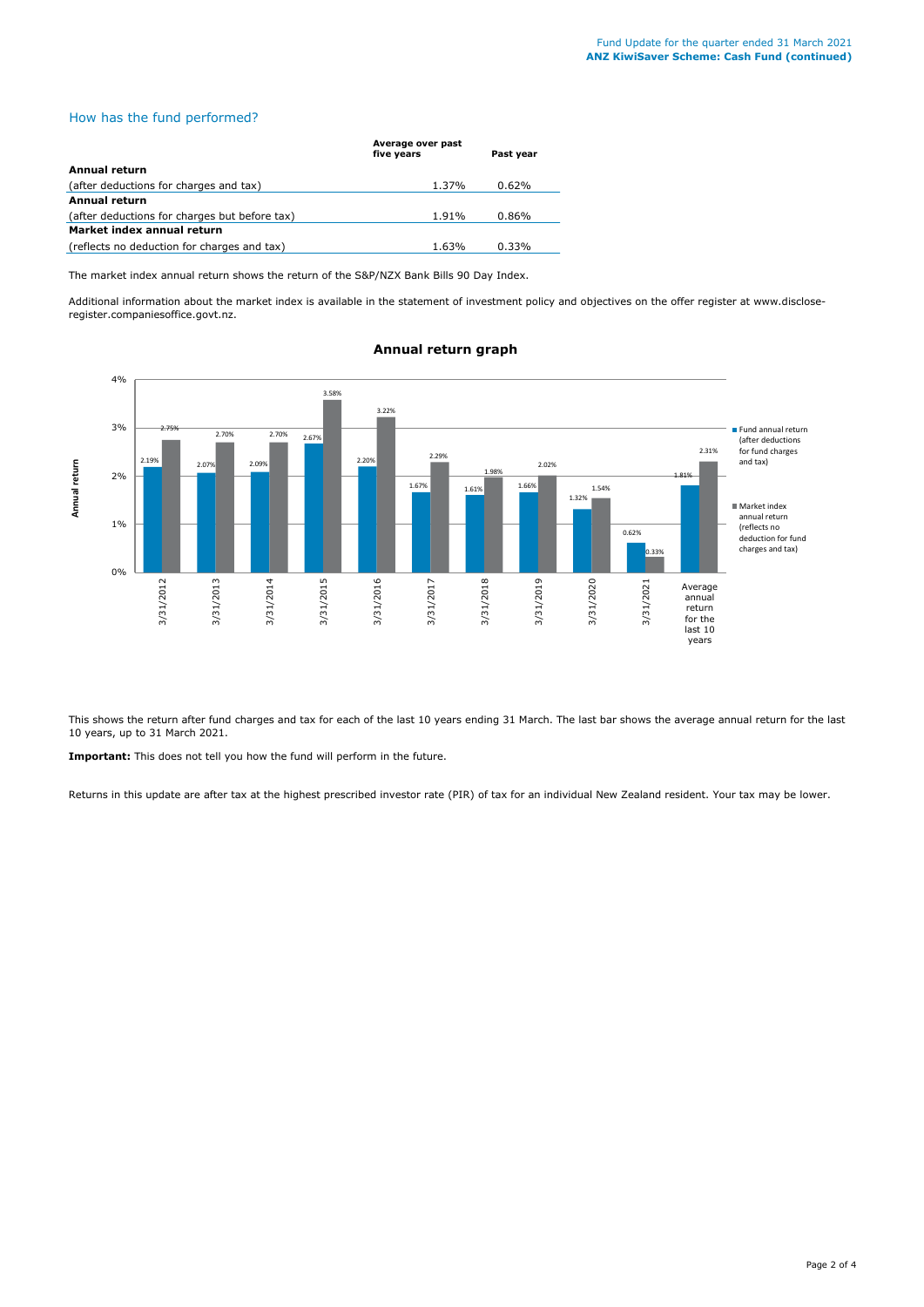## What fees are investors charged?

Investors in the Cash Fund are charged fund charges. In the year to 31 March 2020 these were:

|                                             | % of net asset value       |
|---------------------------------------------|----------------------------|
| Total fund charges <sup>1*</sup>            | 0.27%                      |
| Which are made up of:                       |                            |
| Total management and administration charges | 0.27%                      |
| Including:                                  |                            |
| Manager's basic fee                         | 0.22%                      |
| Other management and administration charges | 0.05%                      |
| Total performance based fees                | 0.00%                      |
|                                             |                            |
|                                             |                            |
|                                             | Dollar amount per investor |

| <b>Other charges</b>        |  |  | . |
|-----------------------------|--|--|---|
| Membership fee <sup>2</sup> |  |  |   |

\* The manager expects that the fund charges for the next scheme year will be different from the fund charges disclosed in this fund update because the manager's basic fee was reduced on 28 June 2019 from 0.33% to 0.19% per year.

Investors are not currently charged individual action fees for specific actions or decisions (for example, for withdrawing from or switching funds). See the PDS for more information about Scheme fees.

Small differences in fees and charges can have a big impact on your investment over the long term.

## Example of how this applies to an investor

Sarah had \$10,000 in the fund at the start of the year and did not make any further contributions. At the end of the year, Sarah received a return after fund charges were deducted of \$62 (that is 0.62% of her inital \$10,000). Sarah also paid \$18 in other charges. This gives Sarah a total gain after tax of \$44 for the year.

#### What does the fund invest in?

## **Actual investment mix<sup>3</sup> Target investment mix<sup>3</sup>**

This shows the types of assets that the fund invests in. This shows the mix of assets that the fund generally intends to invest in.